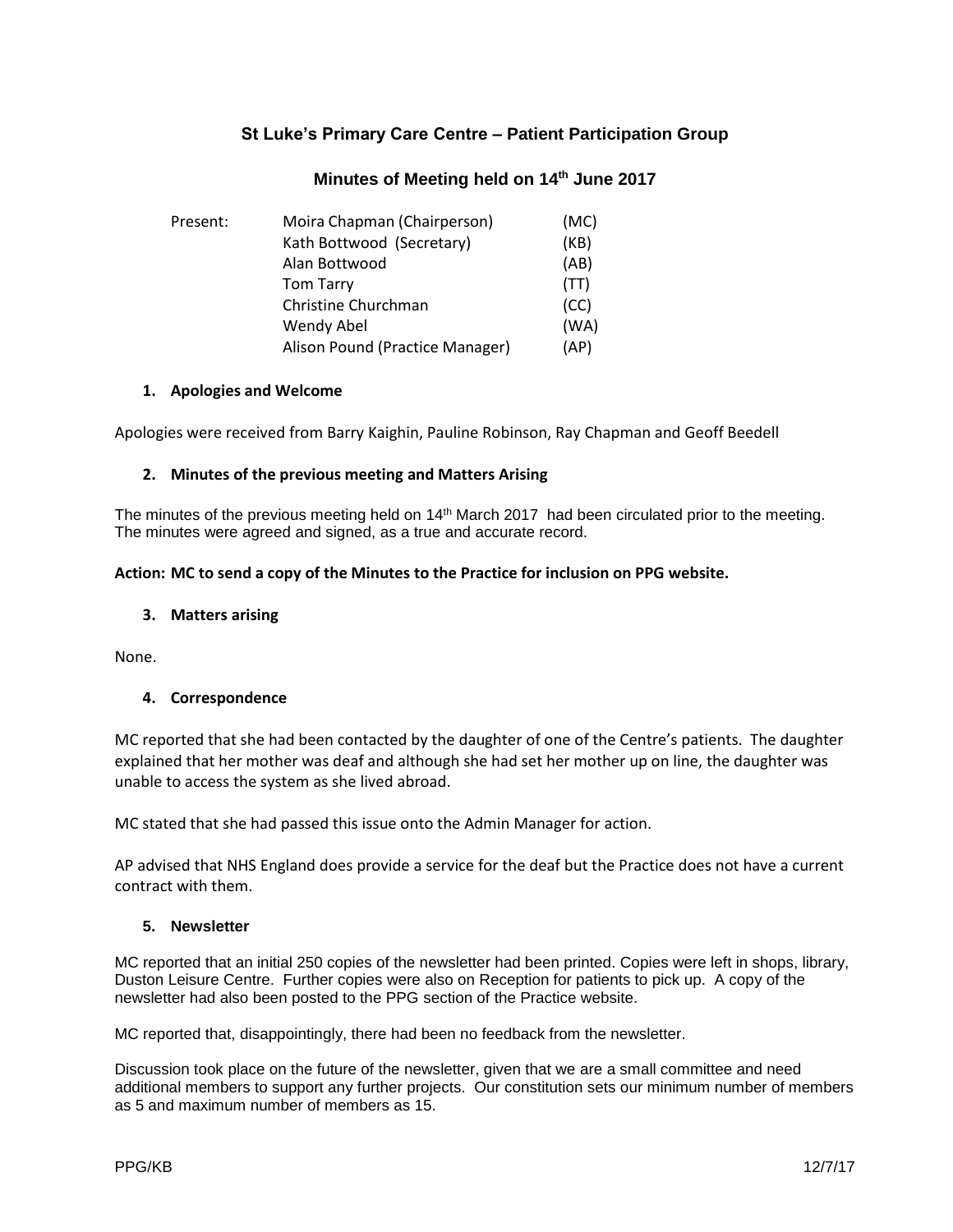## **Action:**

- **1. MC to contact Duston Out and About, 50+ magazine and both Upton and Duston Parish Councils to provide a link to the PPG group on the Practice website. Also to specifically state that new committee members would be welcomed.**
- **2. MC to email latest copy of the PPG Constitution to all existing members and ask for comments.**

### **6. Attracting new members**

KB questioned whether the existing committee has the resources to fulfil the objectives of the PPG and asked what the Practice would like from us.

AP pointed out that the Practice has no control/input to the PPG and could only give examples of what she had been told about the activities organized by other PPG committees: these being walking groups and ways to get fit activities.

It was agreed that once the Constitution had been circulated, the committee would discuss this issue further and it was suggested that we might make direct contact with, for example, Extra Care Retirement Village and Redruth Care Home with a view to increasing membership of the committee.

## **7. AGM**

The date of the AGM was agreed as  $12<sup>th</sup>$  September 2017 at 6.30 pm. It was confirmed that new officers would be elected. MC stated that, under the terms of our constitution, she would need to stand down as Chairperson.

### **8. Date of next event**

It was agreed to host a "General Well-being" event on 11<sup>th</sup> October. This is a date when the surgery is closed for Staff training.

#### **Action: Committee members to contact MC with ideas/contacts for this event. MC to then set up an interim meeting to take this forward.**

### **9. Northampton Patient Engagement Group**

CC reported on a meeting recently attended where the following issues were discussed:

- The Constitution of this newly formed group
- How some GP practices are working together on:
	- o Providing on the day appointments
	- o Providing "templates" for Receptionists to follow
	- o Getting ideas from patients
	- o Formulating a pre-questionnaire on mental health symptoms
	- o Mental health in young people
	- o Sustainability Transfer Plan

## **CC stated the next meeting will be held on 18th July, possibly at the CAB office in Mercers Row.**

### **10. Surgery update**

AP reported on some general issues affecting GP practices.